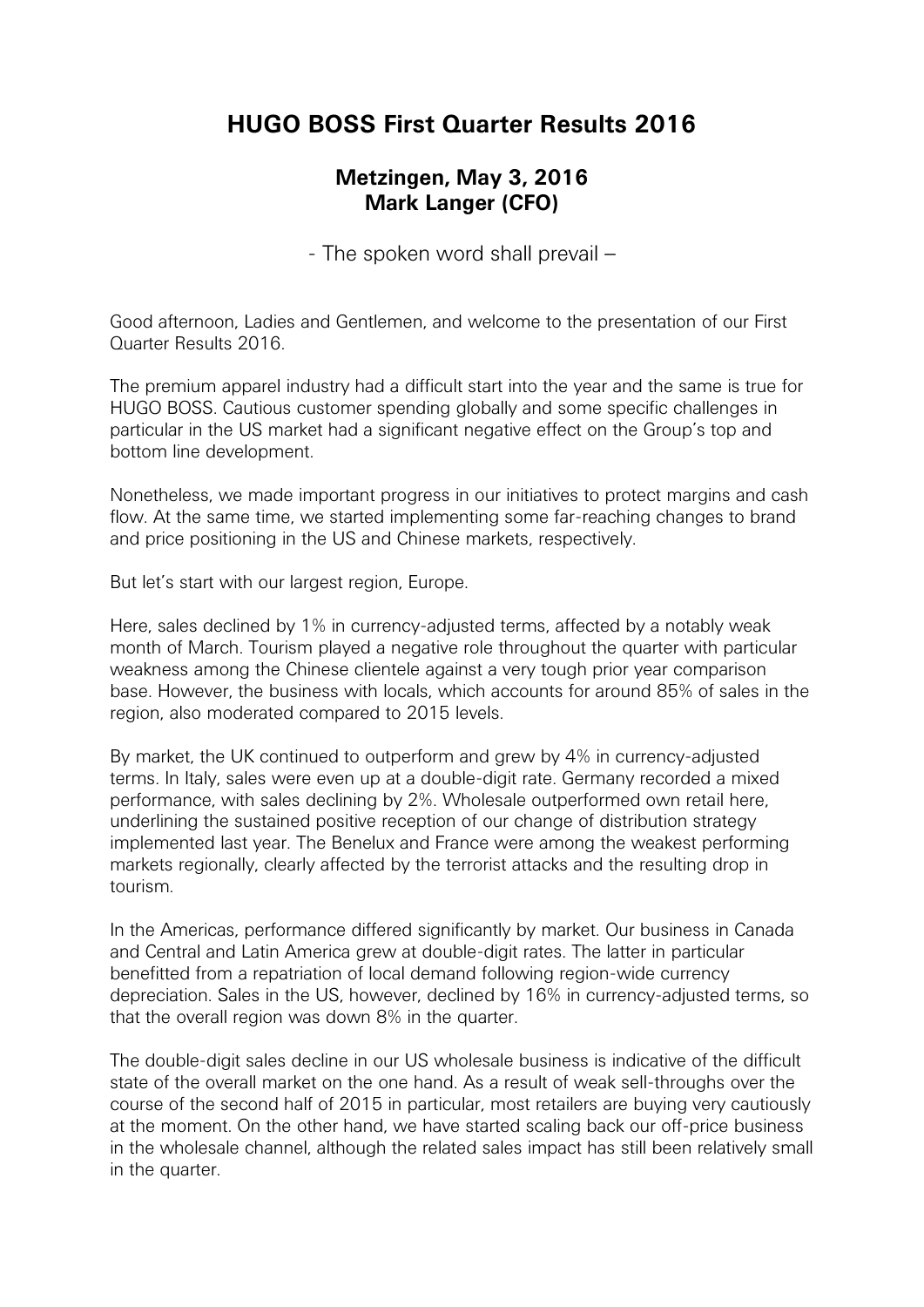We are also in the process of implementing the category migration concept, so we are reducing the exposure of the BOSS core brand in multi-brand spaces in exchange for HUGO and BOSS Green. This substitution will become visible on the floors of partners such as Dillard's and Lord & Taylor over summer. At Macy's, this change was implemented in February. Responsibility for the entire BOSS core brand business at Macy's – now limited to eight shop-in-shops in key flagship locations as well as an online concession – has been transferred to us and we are busy upgrading store concepts, the assortment and the quality of staff.

Admittedly, however, current weakness in the US is not limited to the wholesale channel. In own retail, we suffer from substantial like-for-like sales declines predominantly related to a double-digit decrease of visitors. As a result, we are intensifying our efforts to improve the in-store experience including the rollout of more personalized service options and the expansion of omnichannel services.

In Asia, overall sales were down 5% in currency-adjusted terms.

Momentum continued to be positive in Japan. Some smaller markets such as South Korea also grew very strongly. In the key Chinese market, there was light and shadow. Overall sales were down 11% in local currencies here. In Hong Kong and Macau, the decline was even much more pronounced. On the Chinese Mainland, however, trends improved compared to the end of last year, although we had lowered prices by another 20% with the launch of the Spring/Summer 2016 collection in January. On a comp store basis, sales on the Chinese Mainland were still down in the high-single-digits, purely reflecting the impact of the price adjustment. However, traffic stabilized and volumes were up by around 10% compared to the prior year. And in the first few weeks in April, this trend even accelerated.

We attribute this to the following factors:

- First, the price adjustment and its consistent in-store communication helped us activating existing customers more effectively. In addition, we are now addressing an additional group of aspirational customers for whom the brand had been seemingly unaffordable in the past.
- Second, we significantly changed our marketing strategy to prioritize digital over print. Employing Wallace Huo, one of the most popular actors in the country, as a spokesman for our Man of Today campaign, we generated unprecedented brand interest and drive-to-store. As an indication, the number of users following us on WeChat has quadrupled within just a few months.
- And third, we benefitted from some repatriation of local demand. Our offer to Chinese customers visiting our key stores in Europe and other parts of Asia to register with us on WeChat and make alterations free of charge in their local store back in China, has been well received and we exploited cross-selling opportunities.

By distribution channel, own retail sales were up 1% in local currency terms. The sales contribution from openings and takeovers in 2015 and in the first three months of the year more than offset a comp store sales decline of 6%. The latter was primarily related to weakness in the US and Greater China, which caused like-for-like sales in the Americas and Asia/Pacific to decline at low-double-digit rates. The European business was in slightly negative territory on this metric. The Group's overall comp store sales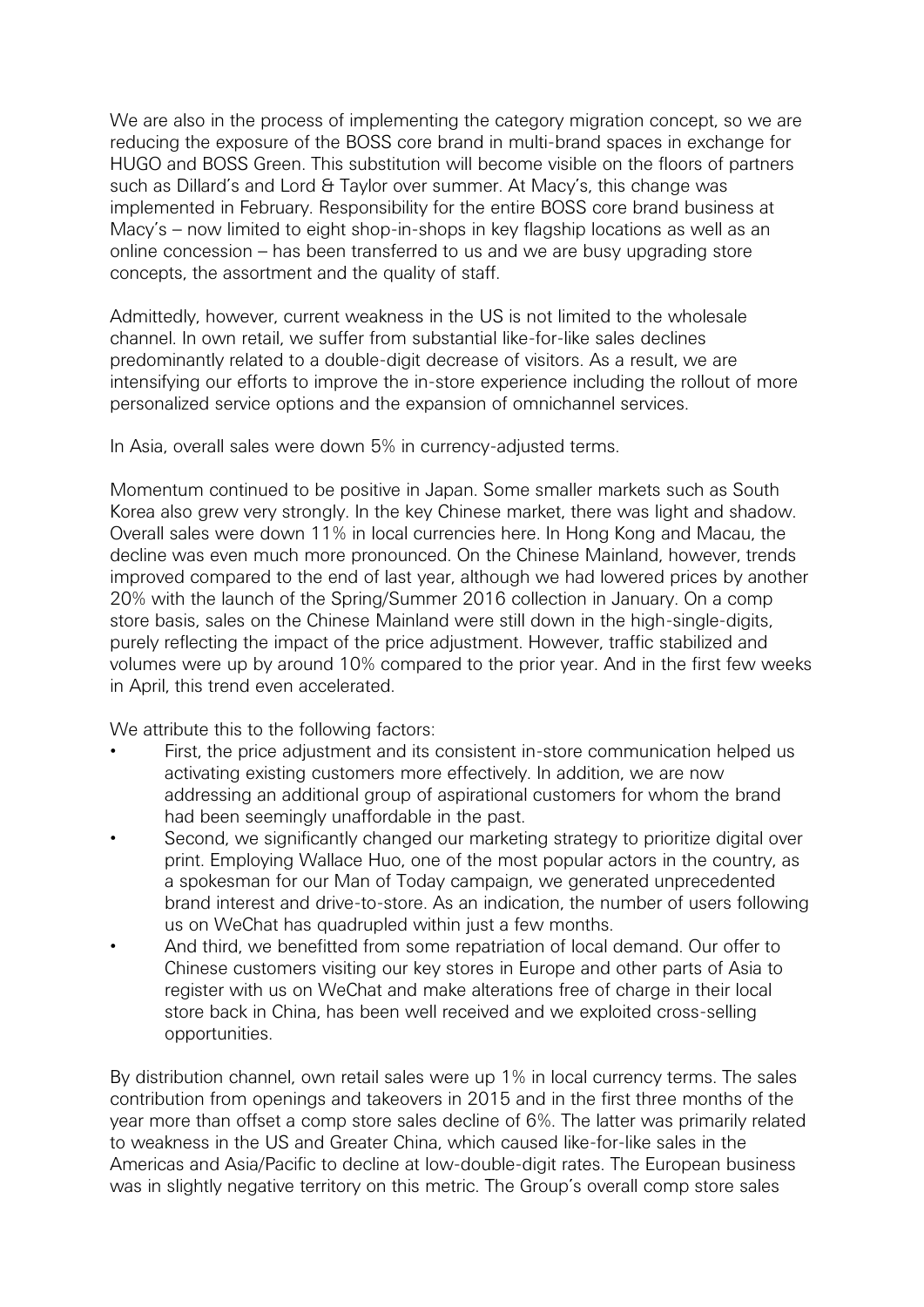decrease was mainly driven by lower traffic. The price adjustment in Asia had a comparatively much smaller impact.

Unlike in previous quarters, online only performed in line with the rest of own retail. This was due to the overall slowdown in our business, but also the fact that the pace of onsite innovation has temporarily been slowed ahead of the insourcing of online fulfillment and the major site upgrade scheduled for August. Since yesterday, we have taken over sole responsibility for the fulfillment of our European operations from our partner Arvato. The transition progressed very smoothly, helped by extensive testing over the last few months. We now focus our resources on offering omnichannel services as quickly as possible. In August, we will launch pilots for Click & Collect and In-store Online Ordering in the UK, followed by the full implementation of these services in all European online markets later in 2016 and in 2017.

With regard to physical retail expansion, we opened 12 new freestanding stores in the first quarter, most of them in Europe. In addition, we took over four stores from franchise partners, including three in Malaysia. Net of closures, the number of freestanding stores increased by 8 to 438 at the end of March.

As communicated at the analyst conference, the pace of retail expansion is going to slow over the further course of 2016. Following the review of our store opening plans, we only expect to open another around fifteen freestanding stores this year. This includes several cases, where we relocate our presence within the same retail area. At the same time, we are also analyzing the performance of those ten to twenty stores which had the most dilutive impact on retail margins in 2015. Pending the negotiations with landlords currently ongoing, we will most likely close several locations in order to improve the structural profitability of retail operations. We will update you on our findings latest in August at the time of the Half Year Results presentation.

First quarter wholesale sales declined by 9%, in line with our full year outlook. This was predominantly due to the US, where cautious ordering and weak short-term replenishment demand dragged down performance in addition to the effect from converting part of the Macy's business into own retail. However, in Europe as well, the negative overall market sentiment weighted on demand.

Finally, the license business was up at a double-digit rate, also benefitting from a positive delivery shift which we don't expect to recur. However, also on an underlying basis, the fragrance business in particular developed very well. BOSS THE SCENT continues to play a major role in this respect. Launched in autumn last year, it has helped us achieving overall market leadership in Germany now, for example.

However, good growth in male fragrances was not enough to lift our overall menswear business in the first quarter. While this had to do with many rather cyclical, marketrelated factors discussed earlier, we strongly believe in the need to continuously strengthen the brand in what is the DNA of HUGO BOSS.

We do so in different ways:

First, the recent appointment of a Managing Board member exclusively responsible for brand and creative management underscores the importance the company is placing on this area. Ingo Wilts combines creativity with a strong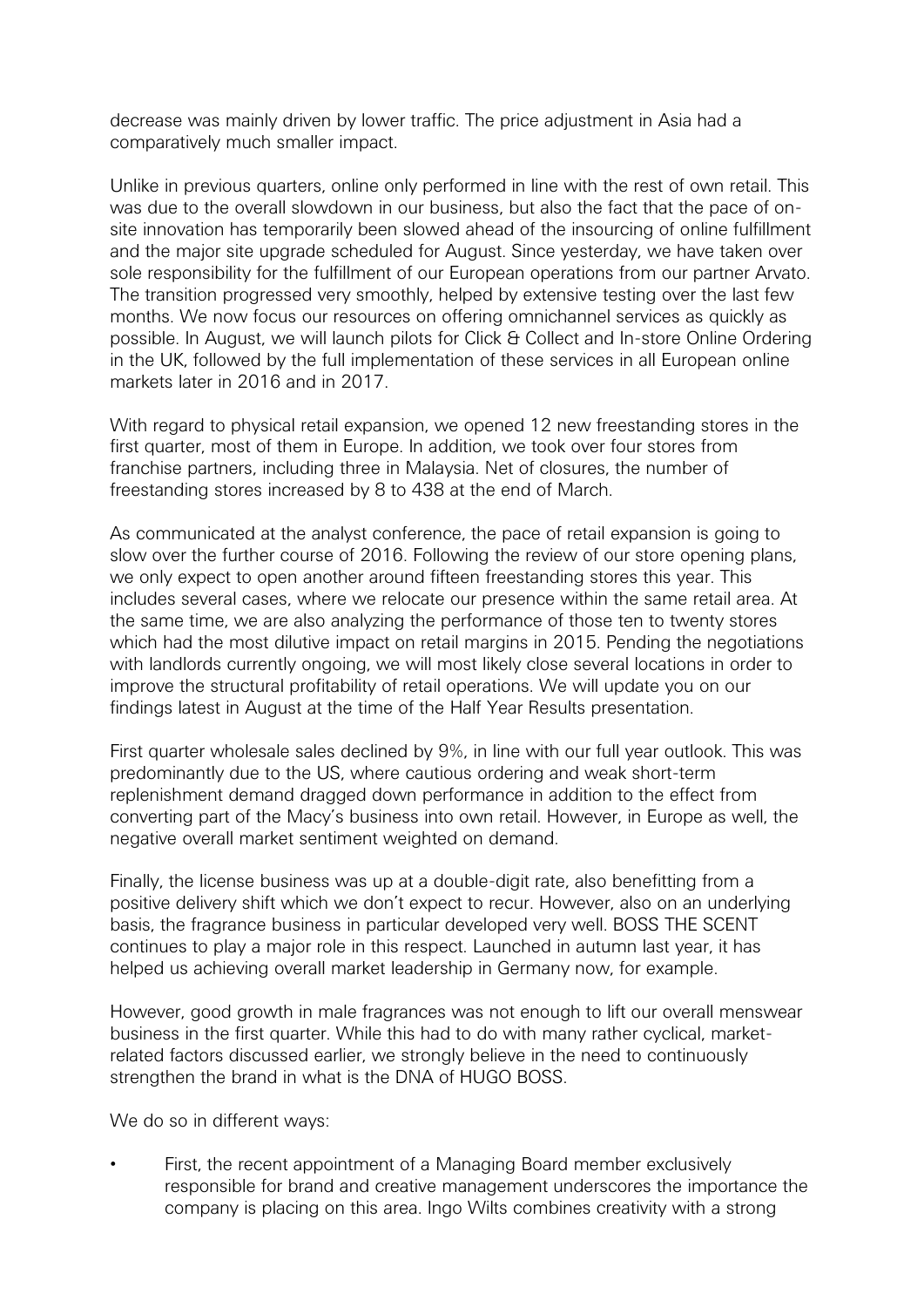business acumen. And while he knows the company inside out from his previous assignments here, Ingo is also bringing in a fresh perspective from his experience at major, US-domiciled peers.

- Second, we decided to re-allocate a sizeable portion of our marketing spend back to menswear. In the wake of this change, the importance of digital is only growing further.
- And third, based on a review of sales productivities in our own retail network, we will expand the retail floor space allocation to menswear again, in particular in the US market.

To make this very clear – this does not change our commitment to womenswear. BOSS Womenswear has prospered under Jason Wu's artistic direction and gets enormous recognition from the press and our customers. We will continue on this journey and we remain dedicated to investing in the opportunity that womenswear represents. However, we will carefully balance these investments with the goal of maximizing overall commercial performance, acknowledging the paramount importance of our menswear business.

In the first quarter, overall womenswear sales were down 4%. The BOSS Womenswear business continued performing better than the overall segment.

Let me now go through our quarterly results in more detail.

Gross margin was down 140 basis points year-over-year and reached 64.1%. An increase of rebates mainly in the US market and inventory write-downs were the main reasons for the decline. The latter was due to the scrapping of old inventory taken over from previous franchise partners in the Chinese market. As a result, we now have significantly more flexibility in this market to adjust our merchandising to the new pricing strategy, whose implementation just had a smaller negative impact on gross margin development in the quarter.

The first results of our cost saving initiatives led to a more moderate operating expense growth compared to the prior year. Supported by the first benefits from the successful renegotiation of store rental contracts mainly in Asia as well as by a slight reduction of marketing expenditures, the increase of selling and distribution expenditures was limited to 5%. G&A expenditures were up 6%, reflecting our measures to digitalize our business model.

Obviously though, tighter cost management was not enough to avoid significant operating deleverage related to the weak top line development. As a result, EBITDA before special items declined by 29% to reach 93 million euro in the quarter. Also considering special items of 7 million euro mainly associated with the change in Management as well as a 20% increase of D&A, EBIT and net income dropped by almost 50%.

By region, profitability in Europe held up relatively well considering that the reported margin decline of 270 basis points includes a substantially negative currency impact related to the around 30% share of sourcing denominated in US dollar terms. In particular, we reduced rebates in our European business in the first quarter.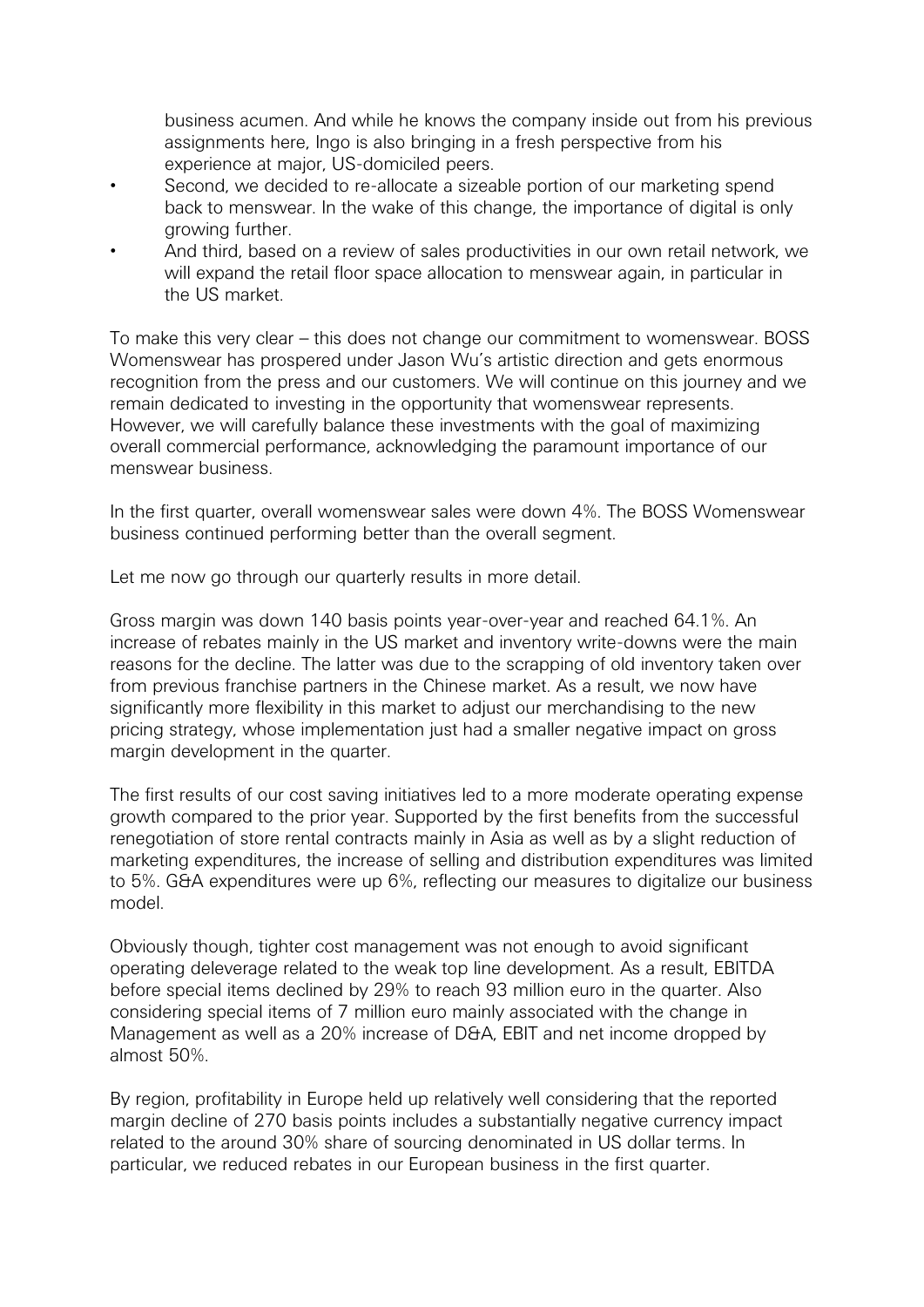In contrast, currency continues to have a favorable impact on American profits. Excluding the supporting effect from the appreciation of the US dollar, regional profits would have been down more severely. Higher rebates and operating deleverage owing to the weak top line were the primary factors here.

The same effects were also at work in Asia/Pacific. Coupled with the negative gross margin effects in connection with the price adjustment and inventory scrapping in China, the regional margin dropped significantly by almost 13 percentage points in the first quarter.

Turning to the balance sheet, we continued to improve working capital management sequentially. The just 1% increase of inventories in the first quarter represents the lowest growth rate in the last ten quarters. Tight merchandise management and cautious planning of sourcing and production was instrumental in this respect. With the inventory scrapping in China, we are now clean in this market, too, and even in the US, the pressure from having had too much stock has eased considerably.

Investment activity also started moderating compared to prior year levels, although the reduction of capital expenditures in the first quarter was still smaller than what we expect in the full year. Investments in the first three months predominantly focused on own retail. However, while store renovation expenditures increased, spending for new openings declined – a pattern we also project for the full year.

The improvement of working capital management offset the decline of earnings, so that free cash flow developed even slightly better than in the prior year period. Nonetheless, net debt was still up compared to the levels achieved at the end of March last year.

Improving free cash flow remains the key goal in 2016. To this end, we have reviewed all non-committed investment plans as outlined at the analyst conference in March. In addition to the cancellation of several store openings, we also decided to streamline our IT investments. Here, we will focus our resources on the faster implementation of fewer projects, prioritizing those most critical for the digital transformation of our business. Also factoring in the postponement of some expansion projects at the Group headquarters, we now expect investments in 2016 to amount to 160 to 180 million euro, compared to 220 million euro last year.

We also made progress with the cost review announced in March: we have now identified cost savings of around 50 million euro compared to our original budget for the year. The successful renegotiation of store rental contracts, a tightening of operating overhead cost management and the streamlining of marketing initiatives will contribute the lion's share to these savings. However, unchanged to our previous plans, we will continue to invest in the growth of digital.

Our sales and profit outlook remains unchanged: we continue to project Group sales to increase at a low-single-digit rate in currency-adjusted terms, driven by growth in Europe and the own retail channel. This implies an improvement of trends predominantly in the second half of the year. In addition to an easier comparison base, we also expect the various measures we are currently implementing to take effect.

Gross margin is projected to remain on prior year levels in 2016 as a whole. Compared to the first quarter, we expect performance to improve in the quarters to come. A